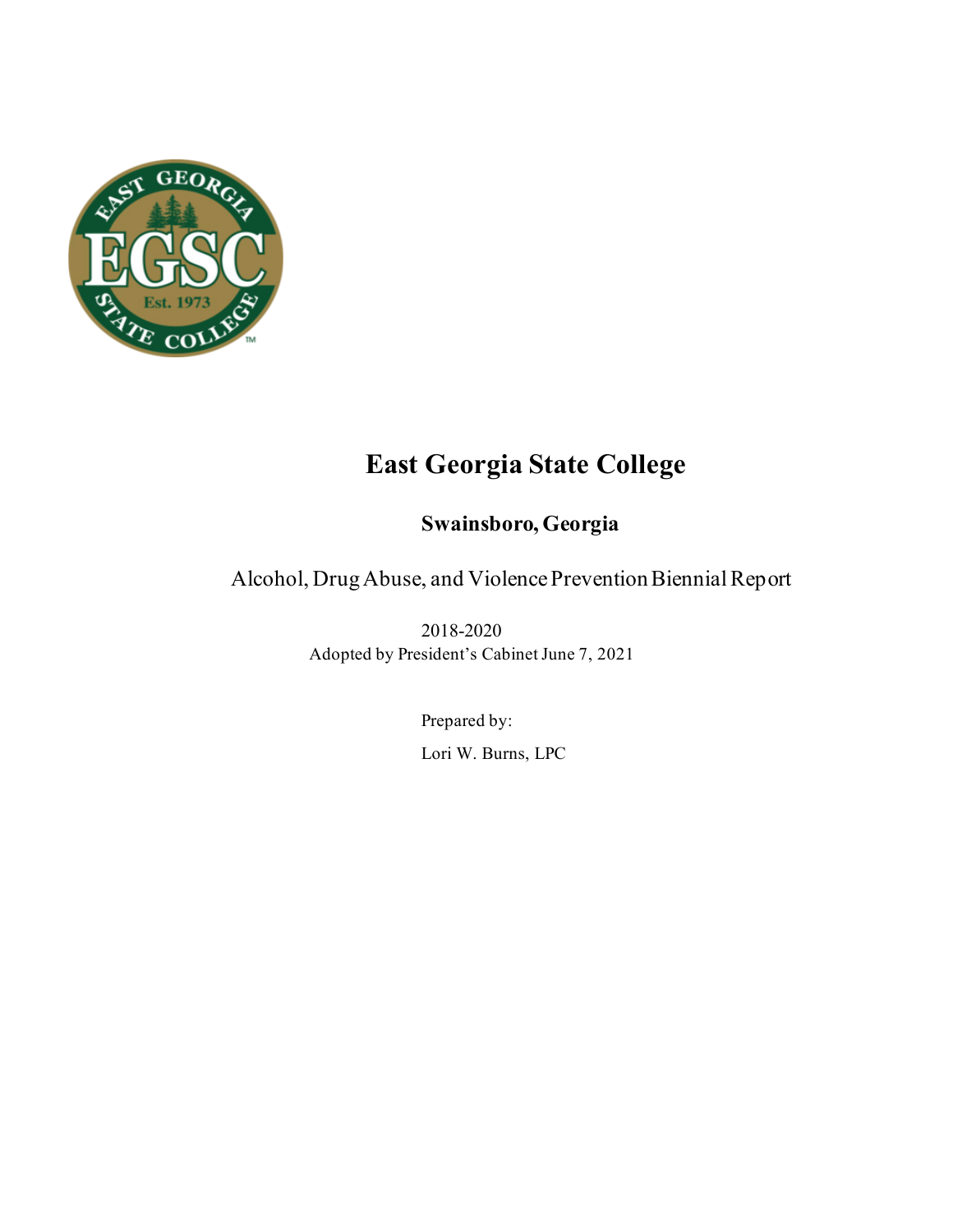## Committee Members

Lori Burns, Director of Counseling and Disability Services Sherrie Helms, Director of Student Conduct Tracy Woods, Director of Human Resources Deryl Seckinger, Police Chief Angela Storck, Director of Housing Lisa Yocco, Faculty Representative Stacy Grant, Director of Student life Charles Wimberly, Athletic Director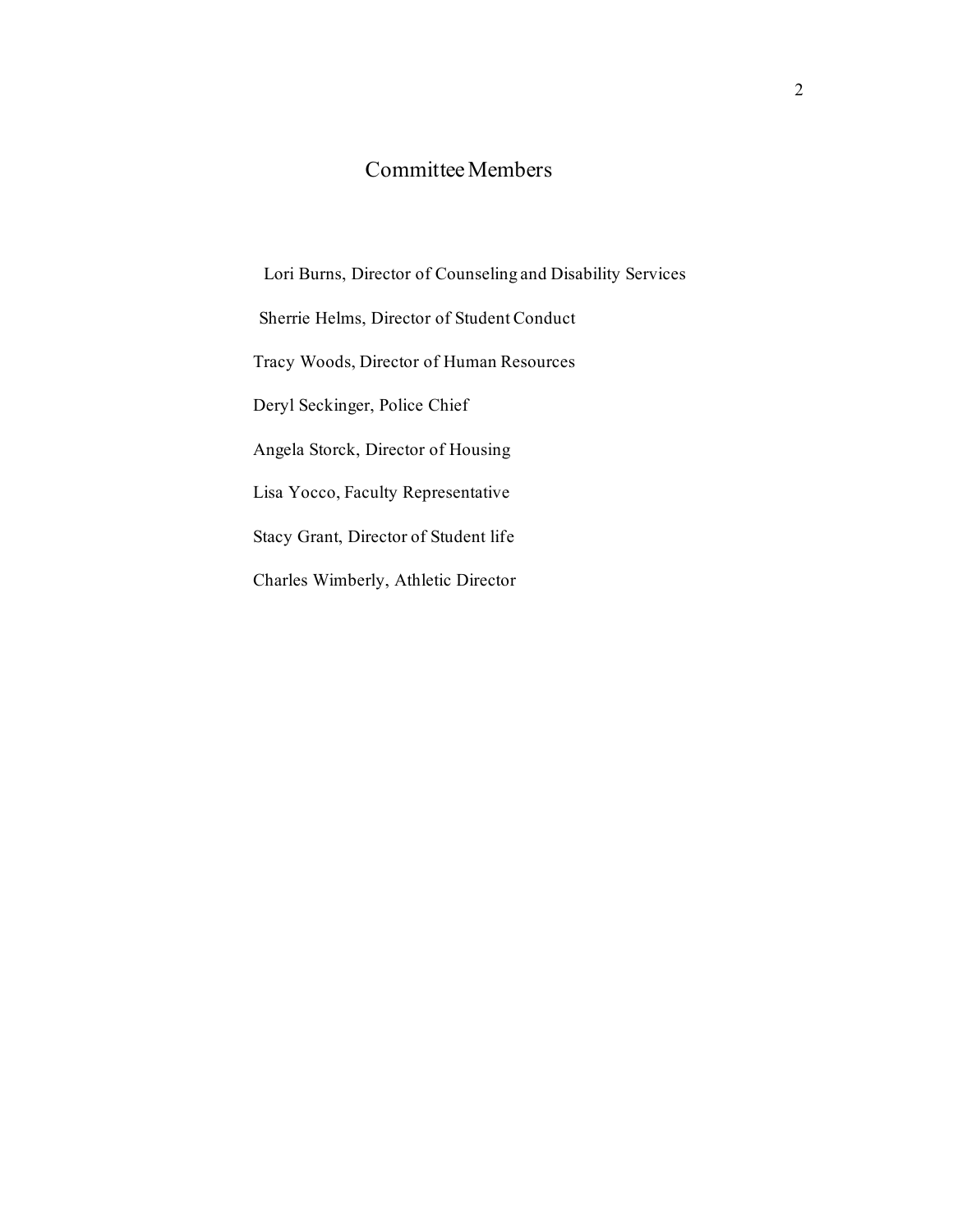## Table of Contents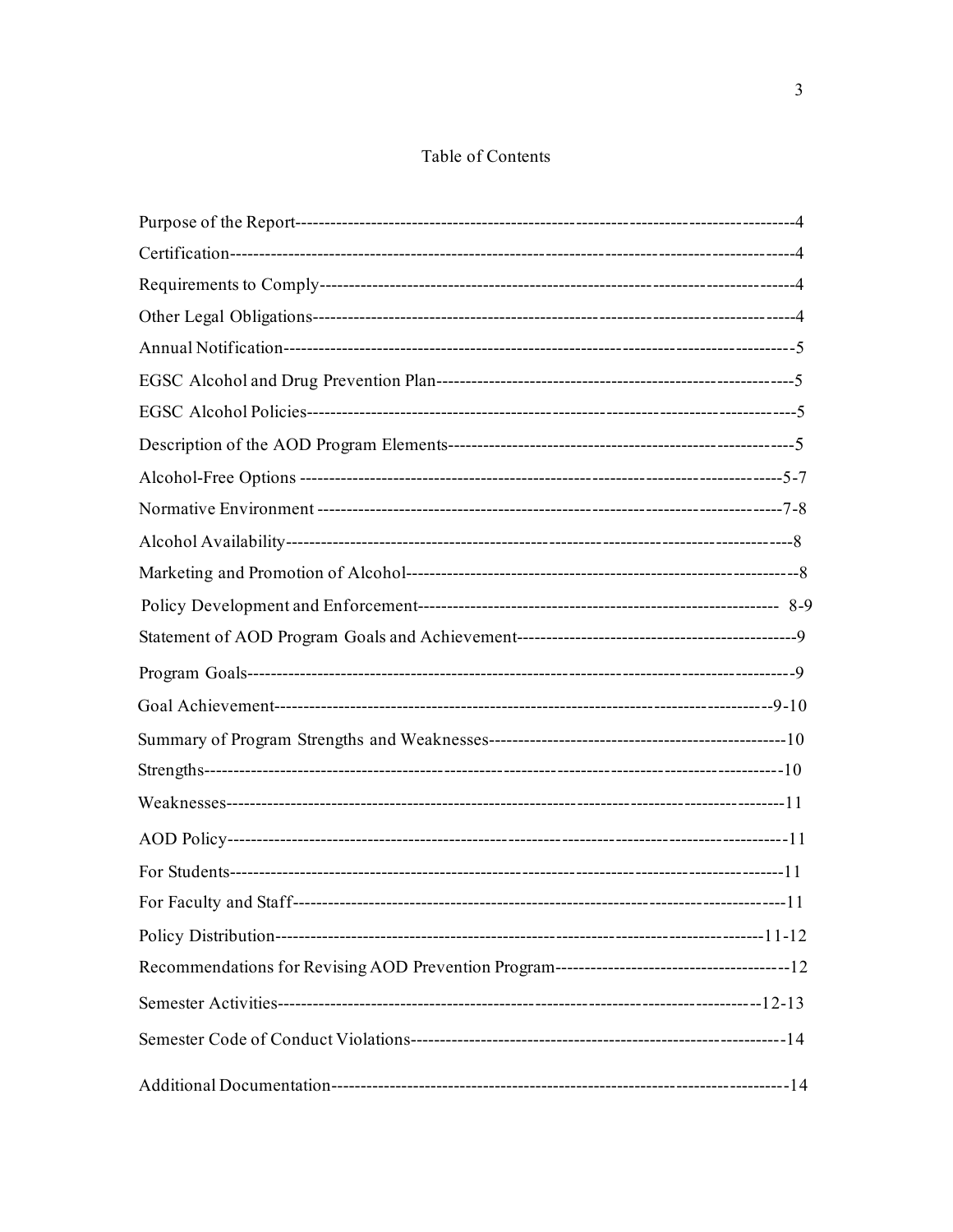#### **Purpose of the Report**

Institutions of Higher Education (IHEs) receiving federal funds or financial assistance must develop and implement a program to prevent the unlawful possession, use, or distribution of illicit drugs and alcohol by students and employees. The program must include annual notification of the following:

- Standards of conduct
- Description of sanctions for violating federal, state, and local law and campus policy
- Description of health risks associated with AOD use
- Description of treatment options
- Biennial review of the program's effectiveness and the consistency of the enforcement of sanctions.

**Certification.** For certain forms of federal funding or assistance, IHEs must certify that they have an AOD prevention program. The certification is often included in the "Representations and Certifications" section of an application or proposal. East Georgia State College has been certified.

**Requirement to Comply.** IHEs must provide a copy of their biennial report to the U.S. Department of Education or its representative on request. The Secretary or his/ her designee may review the report and supporting documentation as necessary. When an IHE is noncompliant, the Secretary or his/her designee may provide technical assistance to help the campus come into compliance or terminate all forms of federal financial assistance. East Georgia State College is currently in compliance with the U.S. Department of Education.

**Other Legal Obligations.** IHEs may also be subject to related requirements under state and federal law and judicial rulings. IHEs should seek advice on this point from the institution's general counsel or other relevant national resources. Legal Counsel for East Georgia State College is regularly involved in meetings and decisions regarding the adoption of alcohol and drug policies.

**Annual Notification**. To comply with the Part 86 regulations, IHEs must notify all students and employees annually of certain information. The notification must include the following: (1) standards of conduct; (2) possible legal sanctions and penalties; (3) statements of the health risks associated with AOD abuse; (4) the IHE's AOD programs available to students, staff, and faculty; and (5) disciplinary sanctions for violations of the standards of conduct. IHEs must make the notification in writing and in a manner that ensures all students and employees receive it. It is a priority for East Georgia State College to give annual notification of all alcohol and drug policies to its faculty, staff, and students.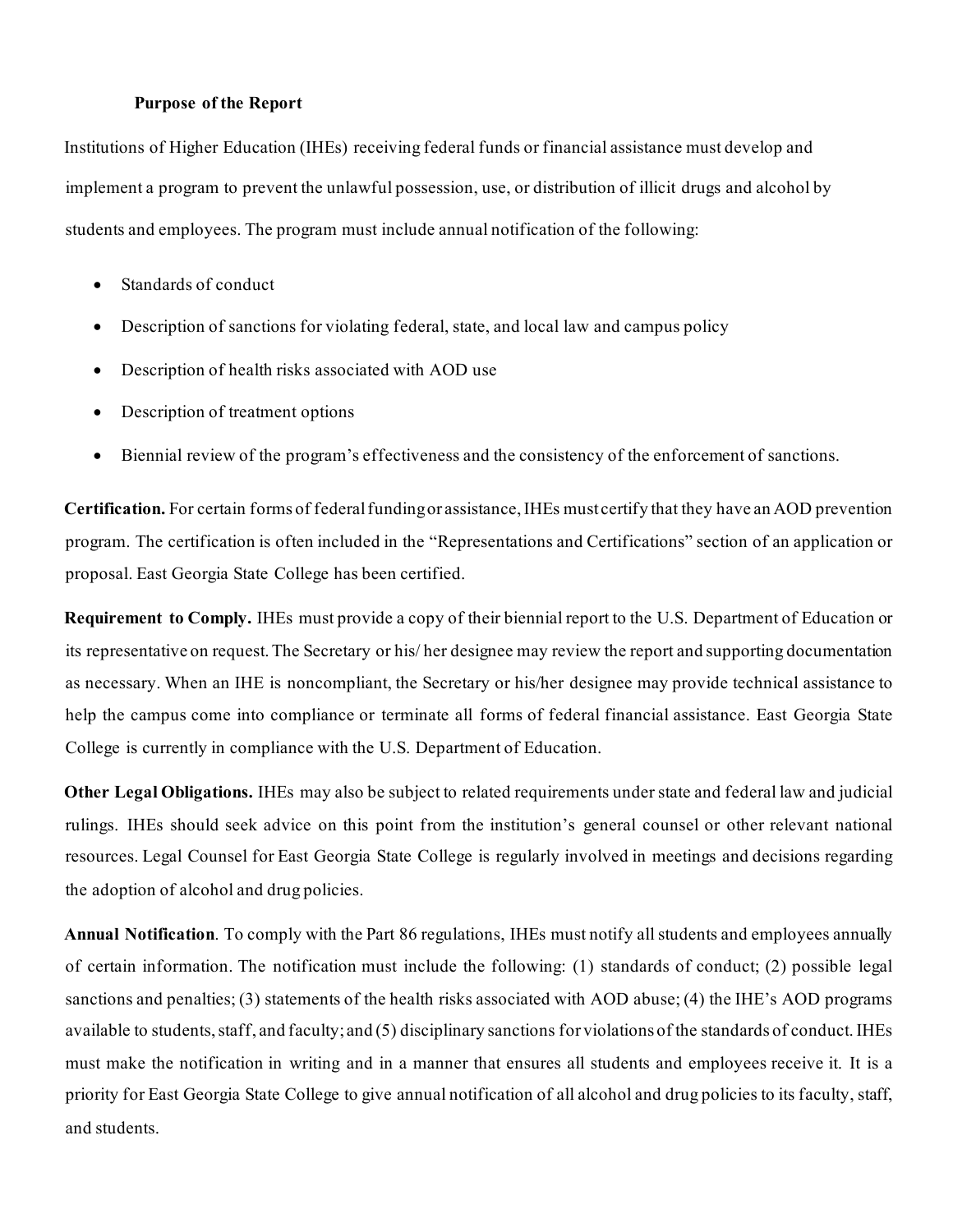#### **East Georgia State College Alcohol and Drug Prevention Plan**

East Georgia State College has made a commitment to provide an alcohol and drug free environment for its entire employee and student body. The college is following through with that commitment. There are active policies and procedures for employees and students that support our efforts to make the well-being of the entire campus community a priority.

#### **East Georgia State College Alcohol Policies**

Information on how East Georgia State College manages situations involving alcohol and drugs can be found on the EGSC [Policies and Procedures page.](http://www.ega.edu/offices/presidents_office/policies_and_procedures_of_the_college) The Drug and Alcohol Policy and the Code of Conduct (Alcohol and Drug Offense and Sanctions) can be found in section 4 under Student Affairs. The Employee Alcohol and Other Drug Prevention Policy is in Section 8 under Human Resources.

#### **Description of the Alcohol and Other Drugs (AOD) Program Elements**

#### **1. Alcohol -Free Options**

East Georgia State College by policy provides an alcohol and drug-free environment with alcohol-free options using the following suggested strategies:

- Alcohol and drug-free events are promoted and conducted.
- The East Georgia State College Physical Education Complex is designed to provide health and recreational services to students, faculty, staff, and community residents of Emanuel County. The recreation center serves as a supportive and active service to the diverse college community. Through our programs and facilities, which are recreational, educational, and sporting in nature, we promote and develop healthy lifestyle choices and activities. Our goal is to provide all participants with the opportunity to enjoy recreational activities in a clean and safe environment that encourages challenge and growth. An assistant will be at the desk during open hours of operation.
- A Bobcat Card is required for access during closed hours.
- A fitness center is available to students, faculty, and staff to promote wellness on campus. The fitness center is available during the following hours:

| Mondays    | $6:00$ am- $6:00$ pm (open until 12 am |  |
|------------|----------------------------------------|--|
|            | with Bobcat card)                      |  |
| Tuesdays   | $6:00$ am- $6:00$ pm (open until 12 am |  |
|            | with Bobcat card)                      |  |
| Wednesdays | $6:00$ am- $6:00$ pm (open until 12 am |  |
|            | with Bobcat card)                      |  |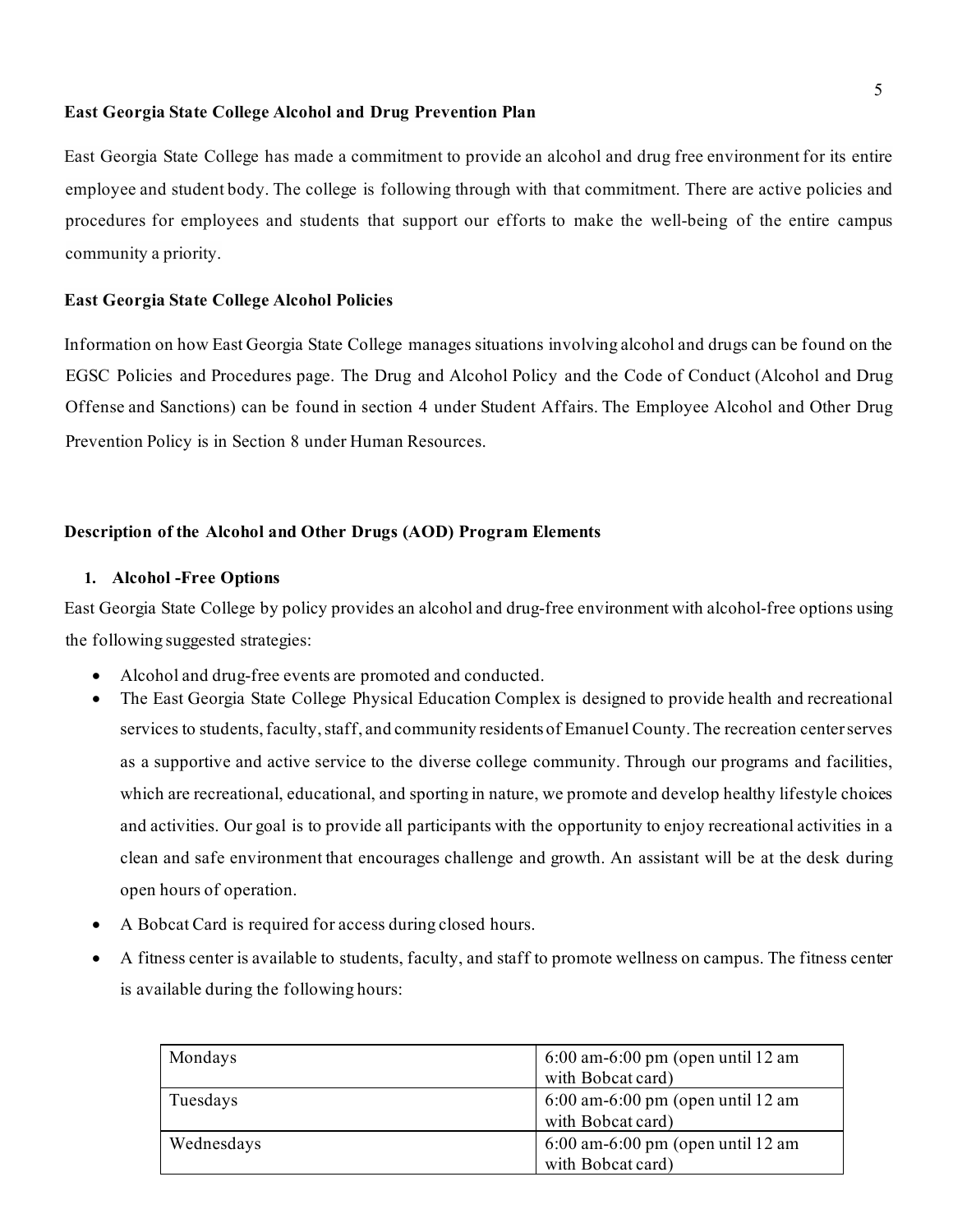| Thursdays | $6:00$ am- $6:00$ pm (open until 12 am |  |  |
|-----------|----------------------------------------|--|--|
|           | with Bobcat card)                      |  |  |
| Fridays   | $6:00$ am- $6:00$ pm (open until 12 am |  |  |
|           | with Bobcat card)                      |  |  |
| Saturdays | $6:00$ am- 12:00 am (card access only) |  |  |
| Sundays   | $6:00$ am- 12:00 am (card access only) |  |  |

- A. Athletic events are held on the campus during fall and spring semesters. EGSC offers the following sports to students: Men's Basketball, Women's Basketball, Baseball, and Softball. Alcohol and Drug use is not permitted at any athletic event.
- B. All freshman students are required to complete a first- year experience course (FYE) that is designed to teach students how to be successful. The course is offered during fall and spring semesters. Each semester, representatives from various departments are invited to provide education on the systemic impact of alcohol and drugs on college students.
- C. East Georgia State College offers classes on the Georgia Southern University (GSU) campus in Statesboro. East Georgia State College students who take four or more hours pay all the GSU student services fees, which enable them to receive all services, excluding Greek life, NCAA sports, counseling services, and tutoring services. Counseling and tutoring services are available to EGSC students on all three campuses (Augusta, Statesboro, and Swainsboro). Currently, student services on the GSU campus are not hosted, created, funded, or staffed by EGSC faculty and staff.
- D. East Georgia State College students taking classes at Augusta University Summerville Campus (AU) pay all of AU student services fees, which enable them to receive all student services except Greek life, NCAA sports, and routine counseling services. Students experiencing a mental health crisis receive services from the Augusta University Counseling Center.
- E. The EGSC Counseling Center provides routine counseling services on the Augusta campus at least one day per week.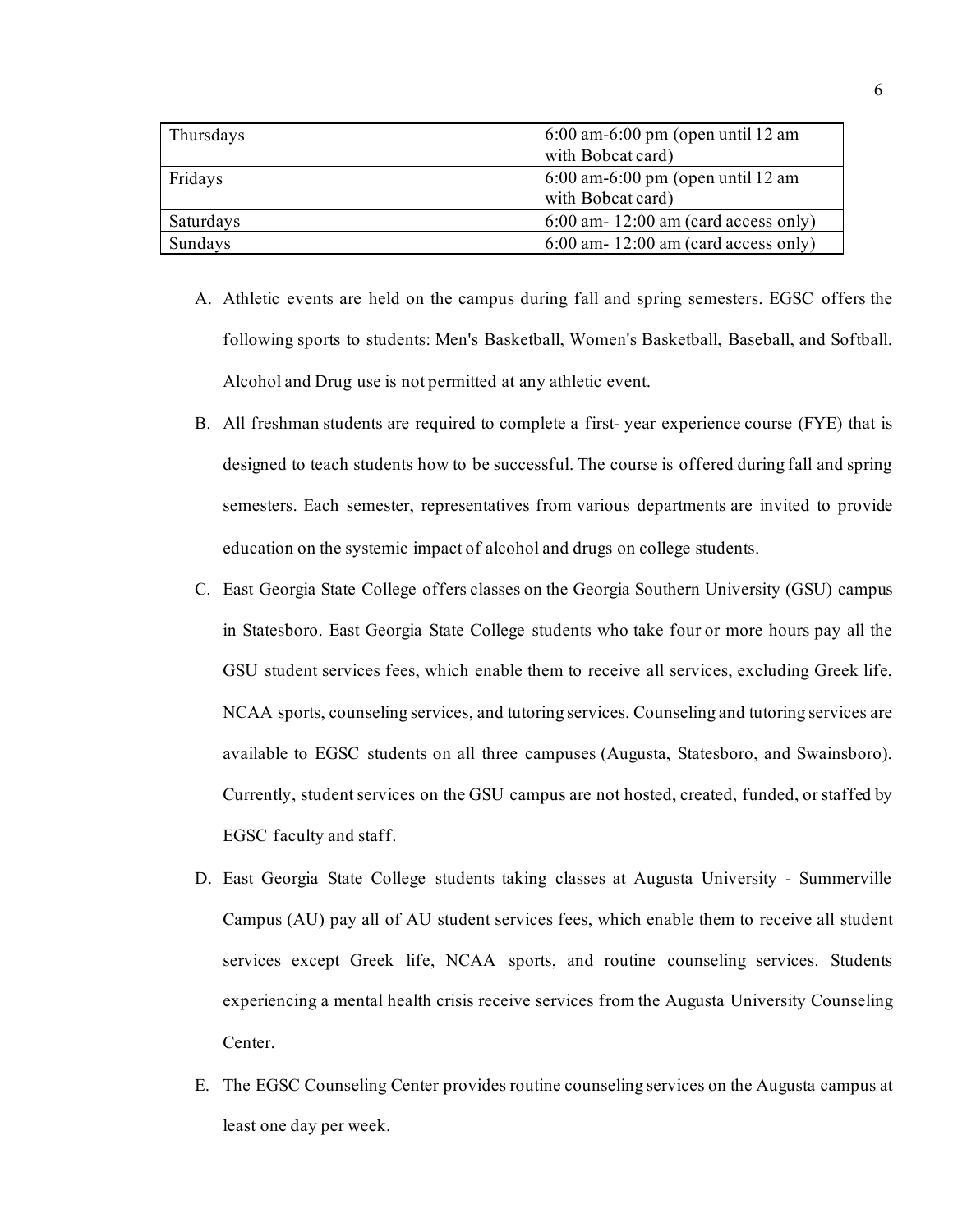F. Student events at AU campus are hosted by, created, funded, and/or staffed by EGSC faculty and staff and with permission from Augusta University.

#### **2. Normative Environment**

- A. East Georgia State College promotes a tobacco-free environment by banning the use of tobacco products on all 3 campuses.
- B. Freshman students are given the opportunities to attend a counseling workshop on the health risks, and the legal consequences of alcohol and drug usage in fall and spring semesters. Students are provided with information about counseling resources available on campus and off campus.
- C. East Georgia State College requires all students to take a health class to satisfy the requirements for graduation. The course includes education on alcohol, drugs, and tobacco use.
- D. East Georgia State College partners with local agencies such as Southeastern

Technical College, Emanuel Medical Center, East Georgia Healthcare, Care Partners of Georgia, CSB (Community Service Board) of Middle Georgia, etc. to offer services to students, faculty, and staff.

- E. EGSC offers free tutoring services to students in selected instructional areas including mathematics and writing to students who need assistance at all three campuses (Augusta, Statesboro, and Swainsboro) through the Academic Center for Excellence (ACE). The ACE is staffed by faculty, staff, and student tutors.
- F. EGSC faculty and staff offer tutoring in the Bobcat Villas.
- G. East Georgia State College full time faculty maintain a minimum of 10 office hours a week for students who need assistance outside of class. Some faculty provide some of those hours in the ACE.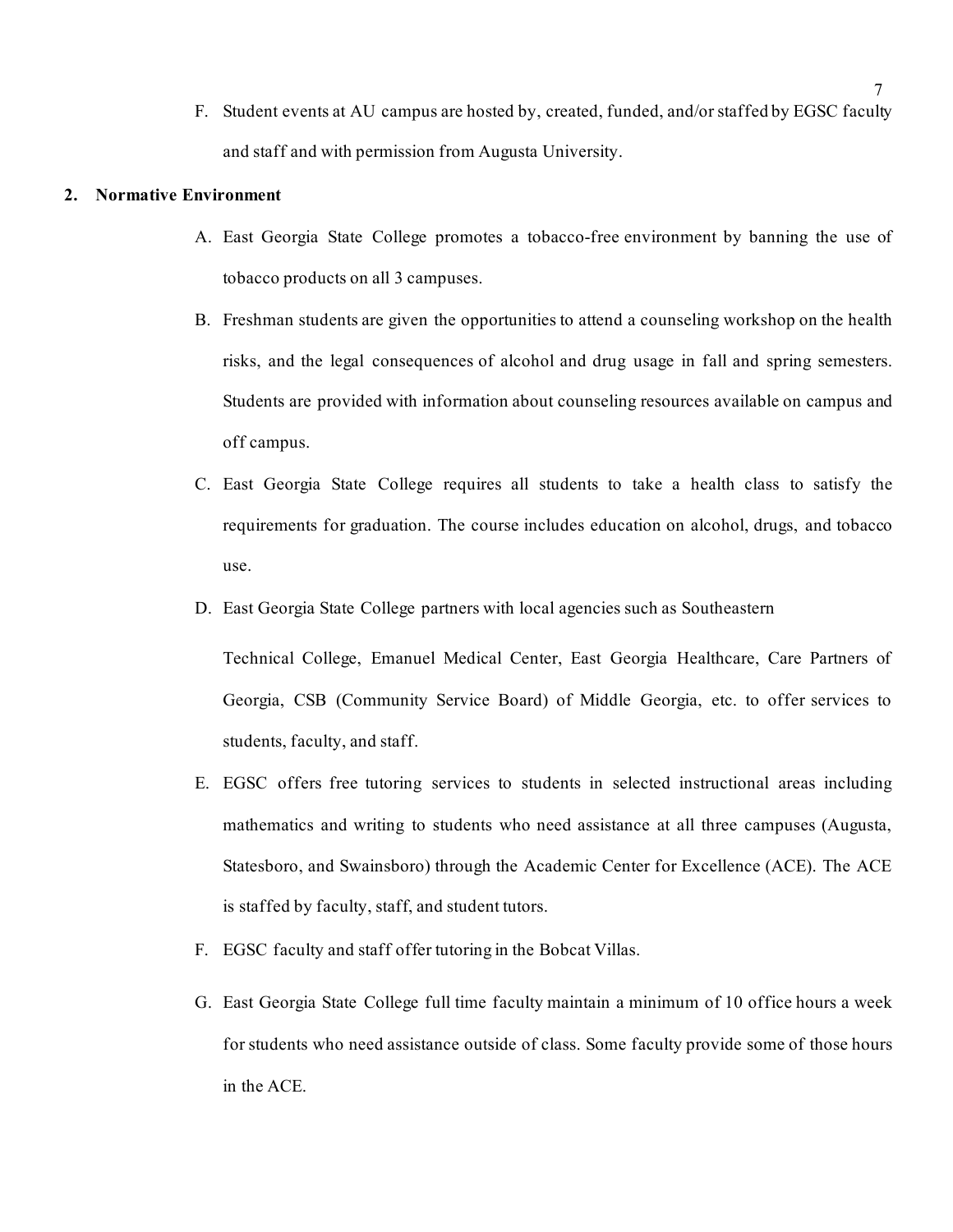H. East Georgia State College maintains a low student-faculty ratio, enabling faculty to get to know their students and to assist in making referrals to appropriate resources (such as the counseling center) when students are experiencing personal, career, or academic problems.

#### **3. Alcohol Availability**

- Alcohol and drugs are prohibited on the campus of East Georgia State College.
- The possession, consumption, distribution, manufacturing, or sale (without valid medical or dental prescription) of alcoholic beverages, illegal or dangerous drugs on East Georgia State College property or at institutional approved events on or off campus is prohibited.

#### **4. Marketing and Promotion of Alcohol**

- Alcohol advertising and promotion on campus are prohibited by faculty, staff, and students.
- Alcohol industry sponsorship for on campus events is not allowed.
- Short glasses, beer mugs, and wineglasses are not sold at the campus bookstore.

#### **5. Policy Development and Enforcement**

• East Georgia State College Swainsboro on-campus functions are scheduled through the campus event planner. The Swainsboro campus police department provides security for all on-campus events/activities in Swainsboro. Georgia Southern University police provide security for events for EGSC Statesboro students that occur on the Georgia Southern campus. Augusta University police provide security for events for EGSC students that occurs on the Augusta University campus.

• Disciplinary violation of campus AOD policies are imposed if violation occurs. East Georgia State College Statesboro students are subject to the student code regulations for EGSC and Georgia Southern University. EGSC Augusta students are subject to the student code of conduct regulations for EGSC and Augusta University.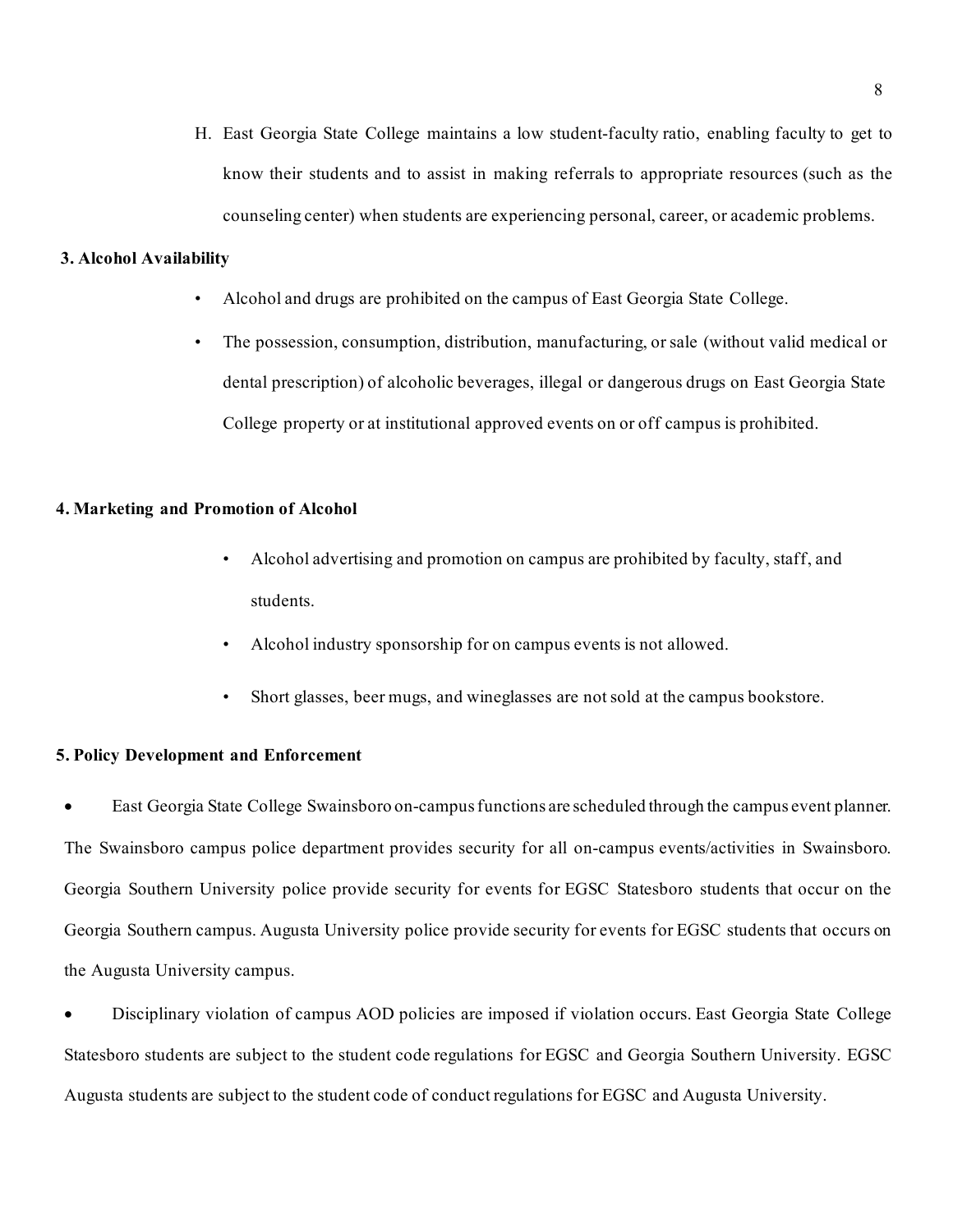• The East Georgia State College police department compiles incident reports on any student observed to be" under the influence" of alcohol or drugs. Incident reports are forwarded to the Director of Student Conduct. Disciplinary sanctions for student conduct can be found in the student handbook **http://www.ega.edu/policy/04-code-ofconduct-alcohol-and-drug-sanctions.pdf?81919.** East Georgia State College Statesboro students are subject to EGSC Swainsboro and Georgia Southern policies. The GSU code of conduct can be found: **https://students.georgiasouthern.edu/conduct/files/2019-2020-Code-of-Student-Conduct-FINAL-2.pdf**

The AU code of conduct can be found:

**<https://www.augusta.edu/student-life/conduct/documents/au-codeofconduct-2021.pdf>**

These conduct policies address alcohol and drug use.

- EGSC Statesboro students attend EGSC classes in Georgia Southern University's (GSU) classrooms and have access to GSU's campus facilities and activities. The Director of Student Conduct and Georgia Southern University's Judicial Affairs Office coordinate disciplinary hearings regarding EGSC Statesboro students on GSU's campus.
- East Georgia State College Augusta students attend EGSC classes in Augusta University (AU) classrooms; the students have access to AU's campus facilities and activities. The Director of Student Conduct for EGSC and AU's Judicial Affairs Office coordinate disciplinary hearings regarding EGSC Augusta students on the Augusta University campus.

#### **Statement of AOD Program Goals and Achievement Program Goals:**

#### **Program Goals:**

- 1. East Georgia State College provides information (of educational nature) to students, faculty, and staff regarding health risks, legal consequences, and treatment resources.
- 2. EGSC maintains AOD policies that are responsive and enforceable.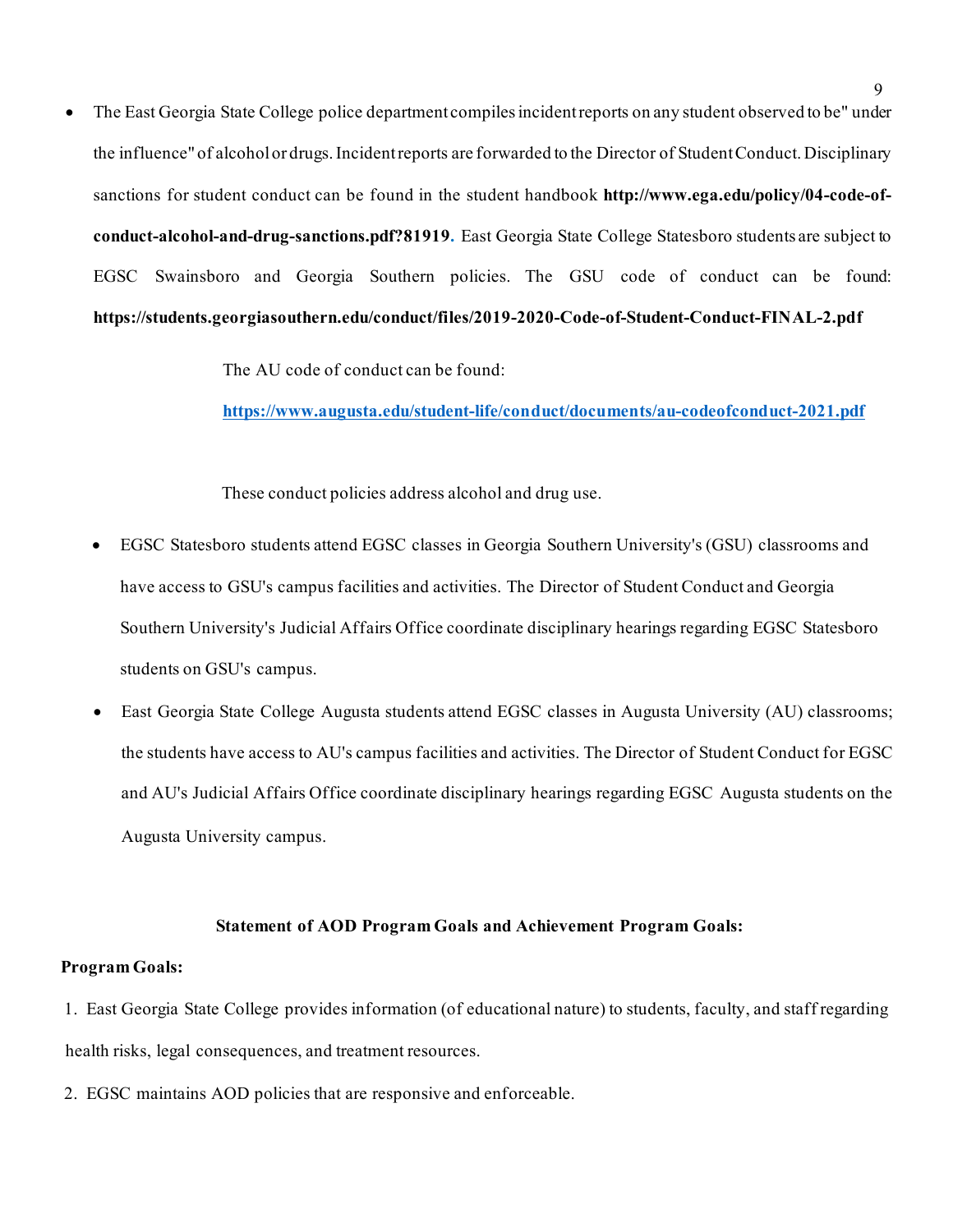- 3. EGSC provides referral information to students, faculty and staff who report or indicate a potential AOD addiction(s).
- 4. EGSC provides counseling services to students who have addiction problems and provides referrals for further treatment, if needed.
- 5. EGSC maintains appropriate records of AOD issues.

#### **Goal Achievement:**

1. East Georgia State College formed the Alcohol, Drug Abuse and Violence Prevention Task Force in fall of 2014. The task force was formed to review and revise college policies in this area for students and employees and to plan training and awareness activities and meet regularly to ensure all reporting and compliance in this area is completed in a timely manner.

2. The Office of Counseling and Disability Services provides education on drugs/alcohol and sexual assault to freshman students. This information includes health risks and legal consequences of alcohol and drug use. Information on local resources is provided as well as contact information for counseling and disability services. Institutional and legal sanctions for alcohol and drug use is communicated to students during this workshop. Employees are provided with the AOD policy during new employee orientation. This information is provided in a written format on the EGSC Policies and Procedures webpage Section 8. The Office of Human Resources has instituted training videos (with associated quizzes) for all faculty and staff that provide information on AOD issues. There are post-tests associated with the training.

3. EGSC AOD policies are reviewed bi-annually for compliance with applicable laws and relevant student issues. These policies are reviewed by the Chief of Staff and Legal Counsel.

4. Students with alleged or reported AOD violations are referred to licensed counselors. The counselors complete an assessment to determine if such students should be treated within the center or they need to be referred for further treatment outside of the colleges' counseling center (inpatient or outpatient AOD provider). Employees with alleged or reported AOD problems are referred to the Director of Human Resources for assistance.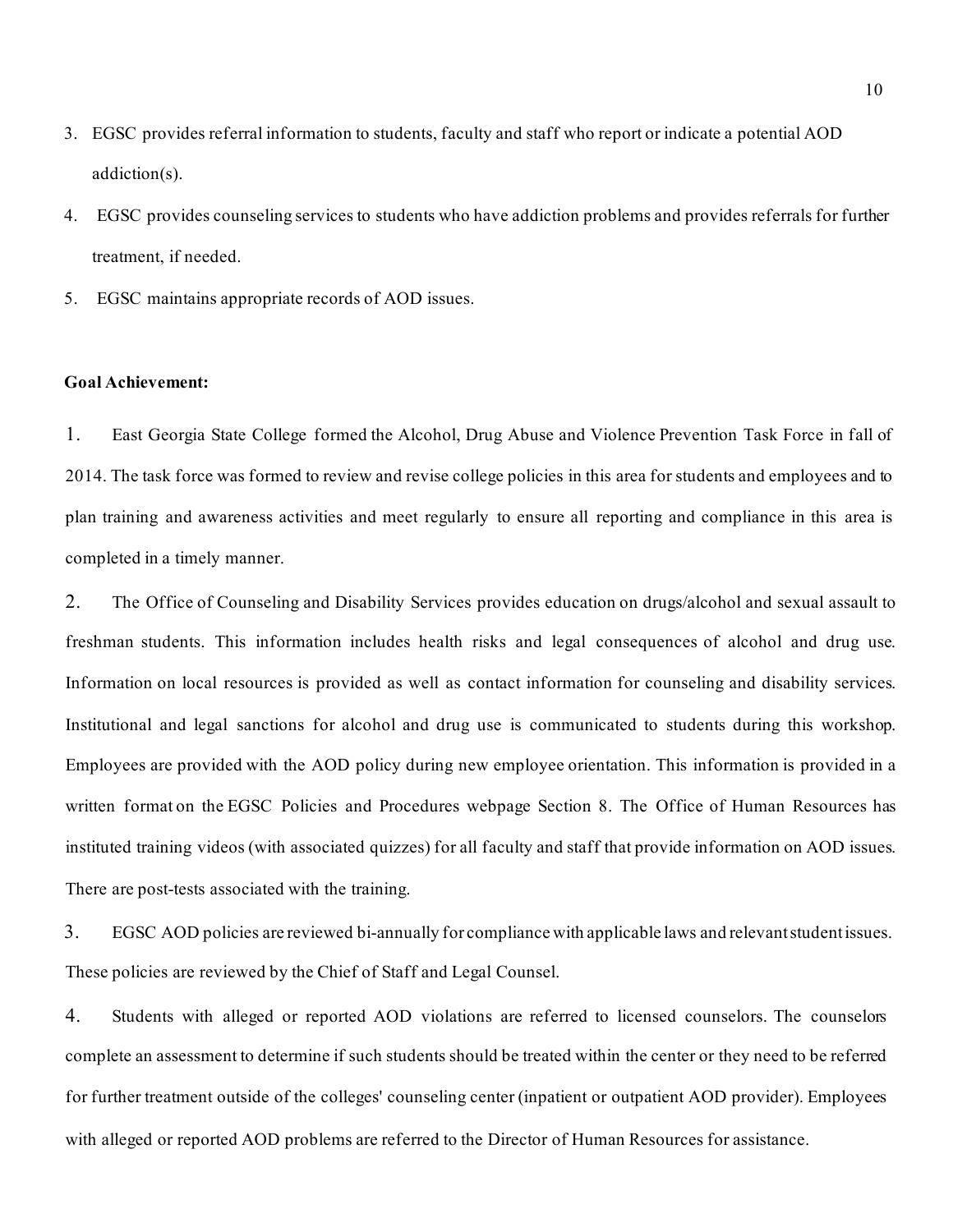#### **Summary of Program Strengths and Weaknesses**

#### **Strengths**

- East Georgia State College has a detailed policy identifying prohibited actions on the premises of students, and procedures for addressing violation of policy.
- EGSC alcohol and drug policy is communicated to students annually through the freshman year experience class and mandated meeting for all residents and athletes.
- The AOD Policy for Student Athletes is found at the following link: **[http://www.ega.edu/policy/04-athletes](http://www.ega.edu/policy/04-athletes-substance-abusepolicy.pdf?2102016)[substance-abusepolicy.pdf?2102016](http://www.ega.edu/policy/04-athletes-substance-abusepolicy.pdf?2102016)**
- The Director of Student Conduct reviews the college's code of conduct policy at least annually which also addresses alcohol and drug usage.
- The Director of Student Conduct maintains records of alcohol and drug related offenses, and subsequent penalties.
- The AOD standing committee's coordinated work has contributed to the success of the programs, and the compilation of the final report.
- EGSC currently has 2 Licensed Professional Counselors to provide counseling, intervention and, assessments, as needed, to all three EGSC campus sites.

#### **Weaknesses:**

- EGSC has limited financial resources devoted to the AOD program.
- The high percentage of students who do not reside on campus limits the ability to effectively detect and address AOD related issues.
- EGSC does not have designated staff to address alcohol and drug issues on campus.

#### **AOD Policy**

For Students:

• Current alcohol and drug use policy for EGSC can be found at **[http://www.ega.edu/policy/04-drug-and-alcohol-](http://www.ega.edu/policy/04-drug-and-alcohol-policy.pdf?10617)**

#### **[policy.pdf?10617](http://www.ega.edu/policy/04-drug-and-alcohol-policy.pdf?10617)**

11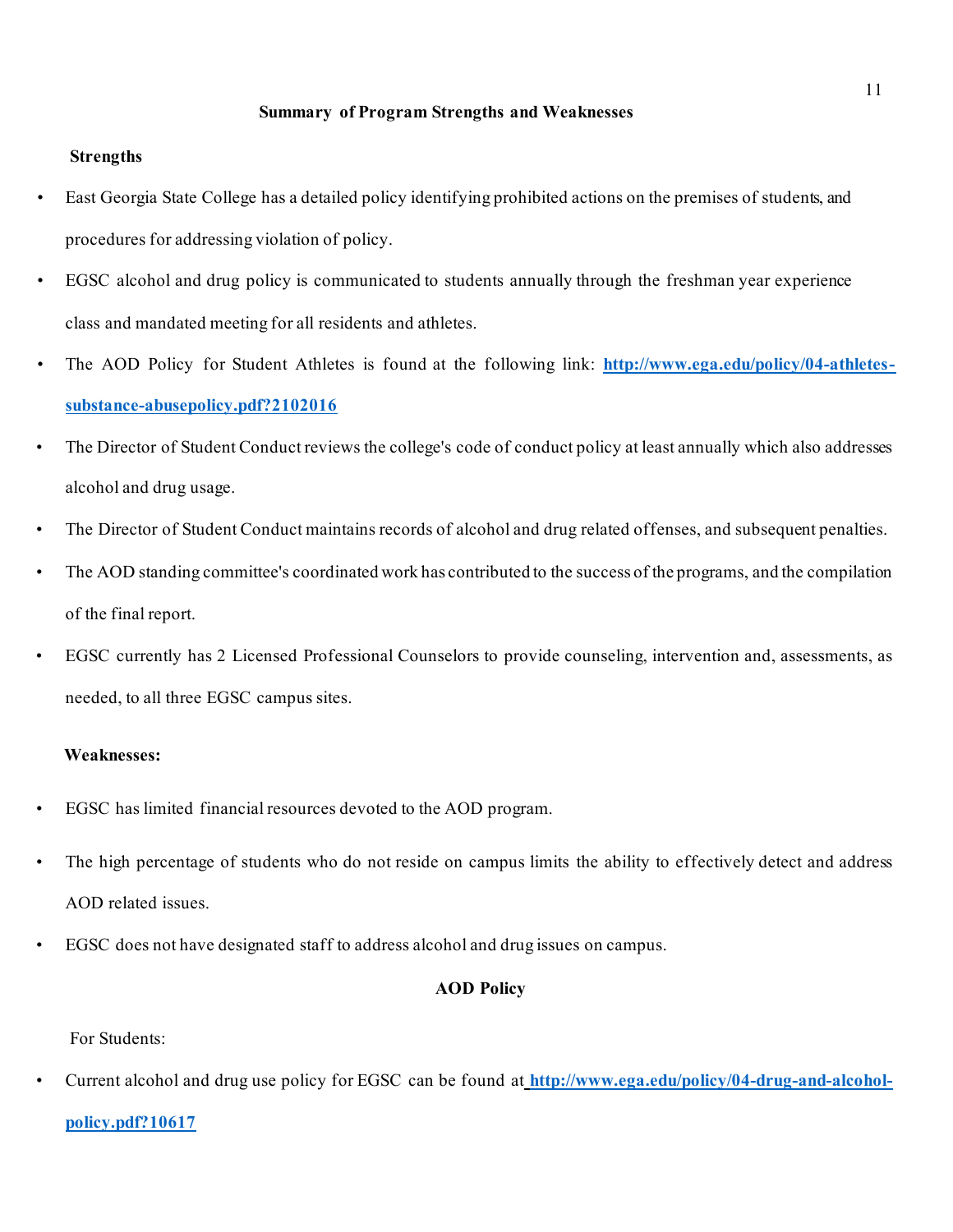Current alcohol and drug use policy for GSU can be found at **<https://students.georgiasouthern.edu/conduct/resources/3-strike-alcohol-policy>**

Current alcohol and drug use policy for AU can be found at **[https://www.augusta.edu/student](https://www.augusta.edu/student-life/organizations/documents/studentorghandbook2819.pdf)[life/organizations/documents/studentorghandbook2819.pdf](https://www.augusta.edu/student-life/organizations/documents/studentorghandbook2819.pdf)**

For Faculty and Staff:

• Current alcohol and drug use policy for faculty and staff can be found at **[http://www.ega.edu/policy/08-employee](http://www.ega.edu/policy/08-employee-alcohol-and-other-drug-prevention-policy.pdf)[alcohol-and-other-drug-prevention-policy.pdf](http://www.ega.edu/policy/08-employee-alcohol-and-other-drug-prevention-policy.pdf)**

#### **Policy Distribution**

- The alcohol and drug policy for EGSC faculty and staff can be found online at **[http://www.ega.edu/policy/08](http://www.ega.edu/policy/08-employee-alcohol-and-other-drug-prevention-policy.pdf) [employee-alcohol-and-other-drug-prevention-policy.pdf](http://www.ega.edu/policy/08-employee-alcohol-and-other-drug-prevention-policy.pdf)**
- All employees have access to the employee handbook, which includes the policy **<http://www.ega.edu/policy/08/employee-alcohol-and-other-drug-preventionpolicy>** at

**<http://www.ega.edu/policy/08-employee-handbook.pdf?41819>**

All new employees are expected to read and become familiar with AOD policy. All employees suspected of having substance abuse issues are referred to the Director of Human Resources. The Director of Human Resources will refer the individual for outside treatment, if deemed necessary.

### **Recommendations for Revising AOD Prevention Program**

• East Georgia State College is currently utilizing an educational program on drug and alcohol which is viewed by students who are referred for mandatory counseling for violating AOD policies. Such students are required to pay for the online course.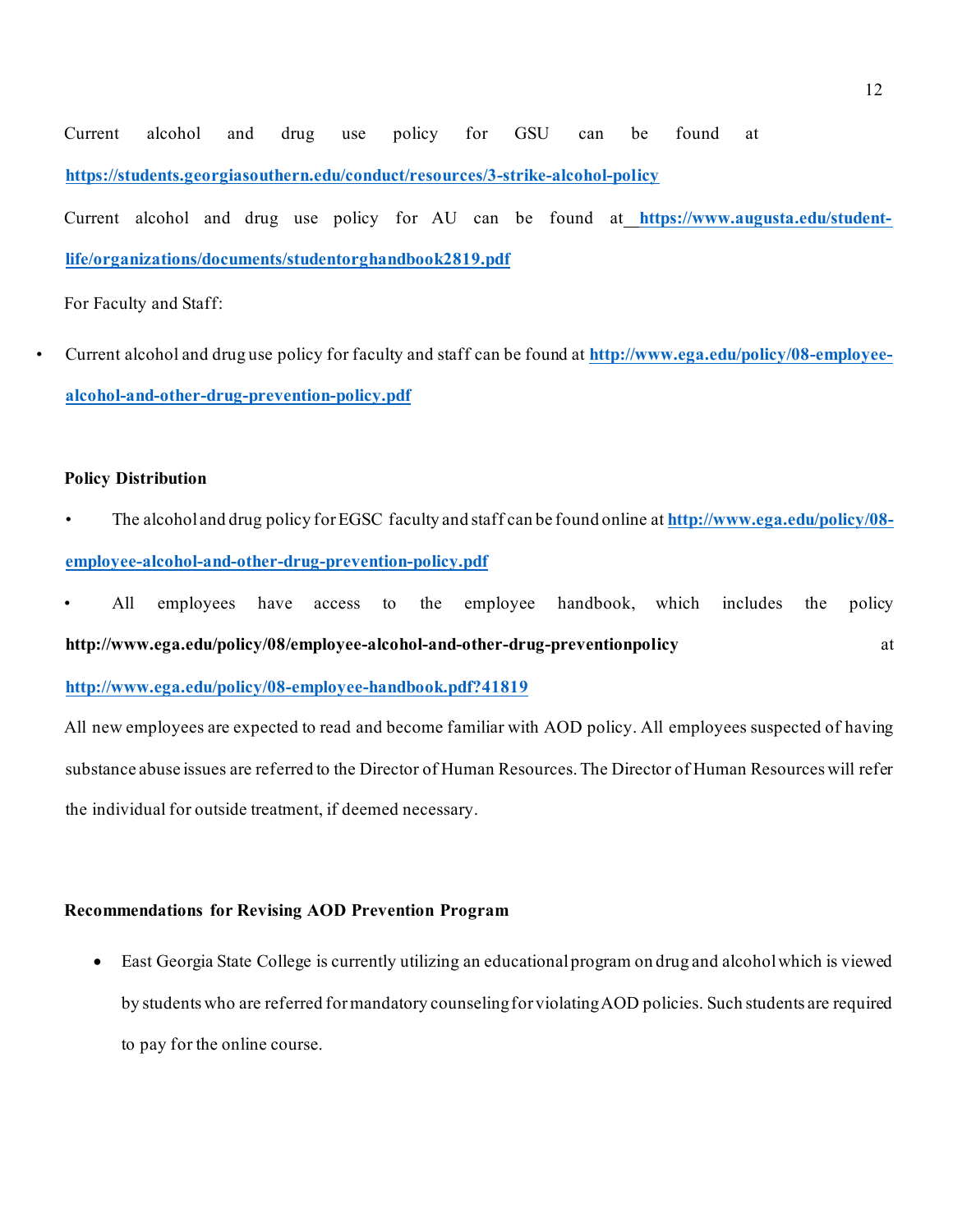• Collaboration between the Campus Police, Director of Housing, Director of Student Conduct, and others to work directly with students, is important for continued monitoring of the program. Students, faculty, and staff are encouraged to report any incident of AOD policy violation.

#### **Fall Semester Activities for 2018**

- Required Alcohol Education online education class for all new students (freshman and transfer).
- Presentation at each student orientation program regarding the Alcohol and Drug Policy and the risks and effects of abusing both.
- Georgia State Patrol provided education on the Hands-Free Law (Statesboro and Swainsboro Campus).
- Georgia State Patrol presented "Driving While Distracted."
- The Office of Counseling and Disability provided education on the dangers of alcohol, drugs abuse, and sexual assault to freshmen students.
- Presentation of the EGSC Code of Conduct to athletes and all students living in the residence halls.
- Director of Student Conduct completed a Code of Conduct presentation to all CATS classes. (Freshman)
- EGSC Police Department presented Safety Issues on Campus to all CATS classes. (Freshman)

#### **Spring Semester Activities for 2019**

- Presentation of the EGSC Code of Conduct to athletes and all students living in the residence halls.
- The Wellness Program on campus dealt with healthy relationships. The presentation was focused on how alcohol, drug abuse, and violence could impact relationships in unhealthy ways.
- Director of Student Conduct completed a Code of Conduct presentation to all CATS classes. (Freshman)
- EGSC Police Department presented Safety Issues on Campus to all CATS classes. (Freshman)
- Drug and alcohol pamphlets were given out to the students and placed on the informational desk
- Student Life distributed GOHS brochures and impaired Driving educational materials on campus.
- Student Life created flyers and displayed them around campus. The miniature bulletin board display was used to post impaired driving facts and myths.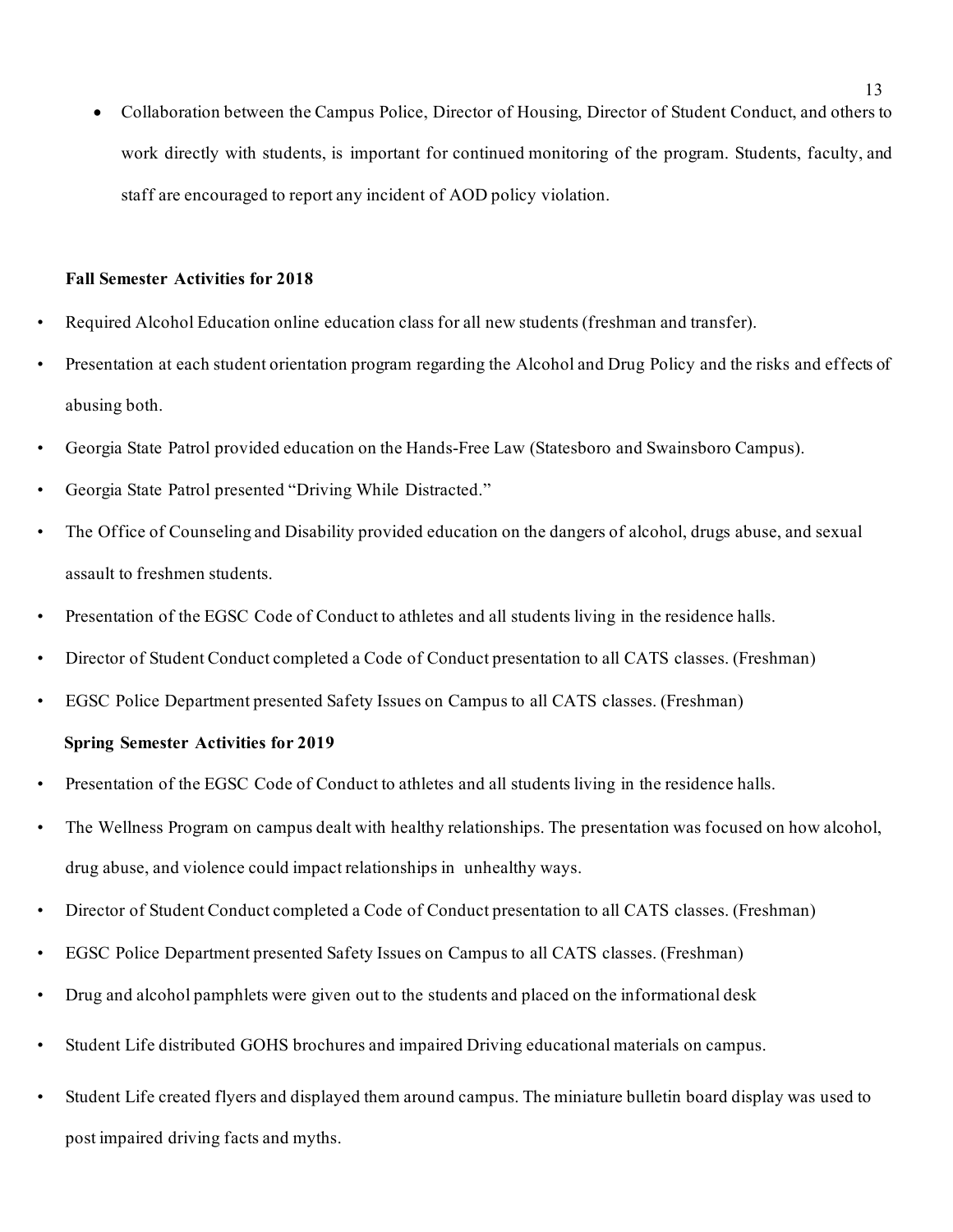• Student Life completed a seat belt survey and posted results in the Stall Ads and on the bulletin board in the lower level of the Academic Building.

#### **Fall Semester Activities for 2019**

- Presentation of the EGSC Code of Conduct to all Bobcat Villas (Resident Hall) residents.
- Director of Student Conduct completed a Code of Conduct presentation to all CATS classes. (Freshman)
- EGSC Police Department presented Safety Issues on Campus to all CATS classes. (Freshman)
- Counseling and Disability Services provided education on the impact of alcohol and drugs to all Freshman students living in the dorms.
- Freshman students were given information on how to access campus resources to help with alcohol and drug use.

## **Spring Semester Activities for 2020**

Presentation of the EGSC Code of Conduct to all Bobcat Villas residents.

- Director of Student Conduct completed a Code of Conduct presentation to all CATS classes. (Freshman)
- EGSC Police Department presented Safety Issues on Campus to all CATS classes. (Freshman)
- Counseling and Disability Services provided an educational session "Alcohol and Drugs versus Academics" to students.

#### **EGSC Student Code of Conduct Violations from August 2018 to July 2020**

| Fall Semester | Spring        | Summer        | <b>Fall Semester</b> | Spring        | Summer        |
|---------------|---------------|---------------|----------------------|---------------|---------------|
| 2018          | Semester 2019 | Semester 2019 | 2019                 | Semester 2020 | Semester 2020 |
| alcohol       | 6 alcohol     | 0 alcohol     | 17 alcohol           | 3 alcohol     | 0 alcohol     |
| assaults      | 11 assaults   | 0 assault     | 6 assault            | 0 assault     | 0 assault     |
| 5 drugs       | 6 drugs       | $0$ drugs     | 1 drug               | 6 drugs       | $0$ drugs     |
| 13 arrests    | 11 arrests    | 0 arrests     | 6 arrests            | 5 arrests     | 0 arrests     |

\*Code of conduct violations may not lead to the arrest of a student.